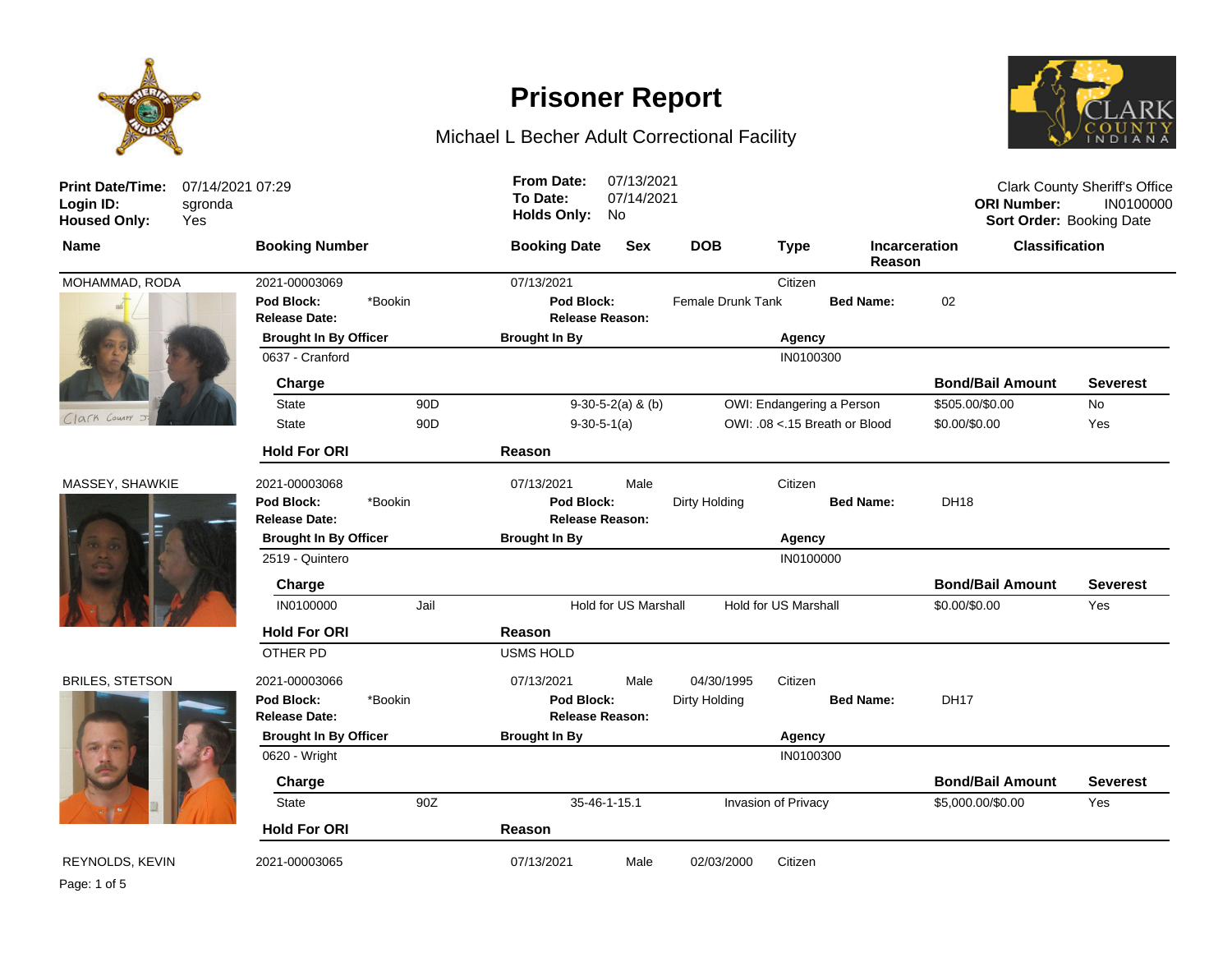

## **Prisoner Report**

### Michael L Becher Adult Correctional Facility



**Release Date: Release Reason: Pod Block:** \*Bookin **Pod Block:** Dirty Holding **Bed Name:** DH16 **Brought In By Officer Brought In By Agency** 02152 - Jackson IN0100000 - Inches Inches Inches Inches Inches Inches Inches Inches Inches Inches Inches Inches **Charge Bond/Bail Amount Severest** State 88B 88B Warrant - Felony Warrant - Felony S2,500.00/\$0.00 Yes **Hold For ORI Reason** MEDINA-LLEON, JESUS 2021-00003064 07/13/2021 Male 02/18/1980 Citizen **Release Date: Release Reason: Pod Block:** \*Bookin **Pod Block:** Dirty Holding **Bed Name:** DH19 **Brought In By Officer Brought In By Agency** 3014 - Crawford IN0100200 **Charge Bond/Bail Amount Severest** State 90Z 9-24-18-1 Deperator Never Licensed \$0.00/\$0.00 No State 26F 26F 35-43-5-3.5(a) Identity Deception \$0.00/\$0.00 No State 250 35-43-5-2.5 False Government Issued Identification \$0.00/\$0.00 No State 250 35-43-5-2(a) Counterfeiting \$5,000.00/\$0.00 Yes **Hold For ORI Reason** 2021-00003063 07/13/2021 Male 01/12/1999 Citizen **Release Date: Release Reason: Pod Block:** \*Bookin **Pod Block:** Dirty Holding **Bed Name:** DH08 **Brought In By Officer Brought In By Agency** 02420 - Tillett IN0100000 **IN0100000 Charge Bond/Bail Amount Severest** IN0100000 Jail COR Court Order Return \$10,000.00/\$0.00 Yes **Hold For ORI Reason** JACKSON, COREY L 2021-00003062 07/13/2021 Male 10/01/1985 Citizen 07/14/2021 07:29 sgronda Clark County Sheriff's Office **ORI Number:** IN0100000 **Housed Only:** Yes **Holds Only:** No **Sort Order:** Booking Date **To Date:** 07/14/2021 **From Date:** 07/13/2021



**Print Date/Time: Login ID:**





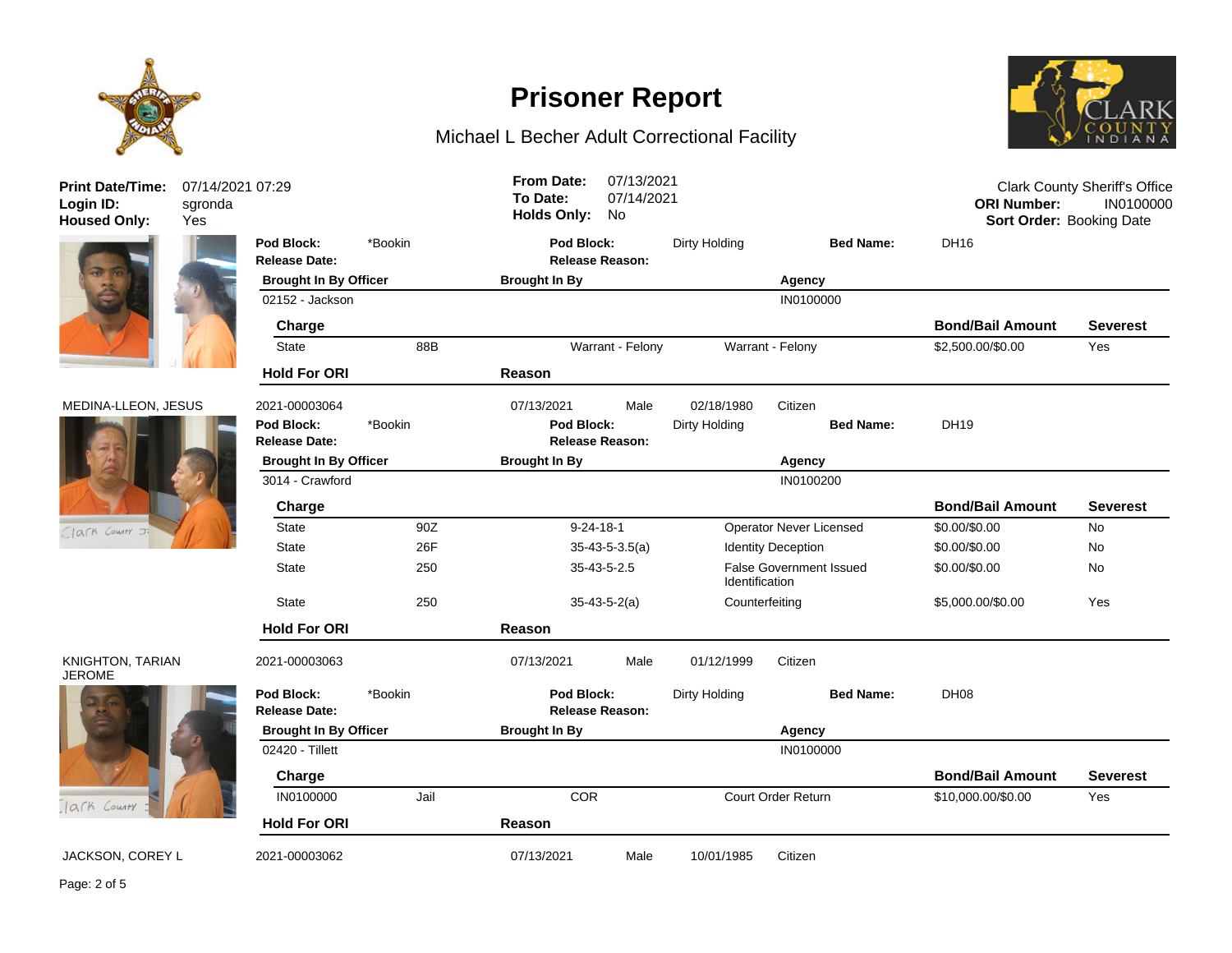



### DAVIS, JALEN A 20



#### HUNT, JIMMY R 20



| <b>Print Date/Time:</b><br>Login ID:<br><b>Housed Only:</b> | 07/14/2021 07:29<br>sgronda<br>Yes |                                    | 07/13/2021<br><b>From Date:</b><br>To Date:<br>07/14/2021<br><b>Holds Only:</b><br>No |                                                            |                        | <b>Clark County Sheriff's Office</b><br><b>ORI Number:</b><br>IN0100000<br>Sort Order: Booking Date |                                   |                         |                 |
|-------------------------------------------------------------|------------------------------------|------------------------------------|---------------------------------------------------------------------------------------|------------------------------------------------------------|------------------------|-----------------------------------------------------------------------------------------------------|-----------------------------------|-------------------------|-----------------|
|                                                             |                                    | Pod Block:                         | *Bookin                                                                               | Pod Block:                                                 |                        | Court Holding                                                                                       | <b>Bed Name:</b>                  | 02                      |                 |
|                                                             |                                    | <b>Release Date:</b>               |                                                                                       |                                                            | <b>Release Reason:</b> |                                                                                                     |                                   |                         |                 |
|                                                             |                                    | <b>Brought In By Officer</b>       |                                                                                       | <b>Brought In By</b>                                       |                        |                                                                                                     | Agency                            |                         |                 |
|                                                             |                                    | 2336 - Becht                       |                                                                                       |                                                            |                        |                                                                                                     | IN0100000                         |                         |                 |
|                                                             |                                    | Charge                             |                                                                                       |                                                            |                        |                                                                                                     |                                   | <b>Bond/Bail Amount</b> | <b>Severest</b> |
|                                                             |                                    | IN0100000                          | Jail                                                                                  | <b>Hold for US Marshall</b><br><b>Hold for US Marshall</b> |                        |                                                                                                     |                                   | \$0.00/\$0.00           | Yes             |
|                                                             |                                    | <b>Hold For ORI</b>                |                                                                                       | Reason                                                     |                        |                                                                                                     |                                   |                         |                 |
|                                                             |                                    | OTHER PD                           |                                                                                       | <b>USMS HOLD</b>                                           |                        |                                                                                                     |                                   |                         |                 |
| DAVIS, JALEN A                                              |                                    | 2021-00003059                      |                                                                                       | 07/13/2021                                                 | Male                   | 04/17/1999                                                                                          | Citizen                           |                         |                 |
|                                                             |                                    | Pod Block:<br><b>Release Date:</b> | *Bookin                                                                               | Pod Block:                                                 | Release Reason:        | Court Holding                                                                                       | <b>Bed Name:</b>                  | 01                      |                 |
|                                                             |                                    | <b>Brought In By Officer</b>       |                                                                                       | <b>Brought In By</b>                                       |                        |                                                                                                     | Agency                            |                         |                 |
|                                                             |                                    | 02462 - Brown                      |                                                                                       |                                                            |                        |                                                                                                     | IN0100000                         |                         |                 |
|                                                             |                                    | Charge                             |                                                                                       |                                                            |                        |                                                                                                     |                                   | <b>Bond/Bail Amount</b> | <b>Severest</b> |
|                                                             |                                    | IN0100000                          | Jail                                                                                  | Hold for US Marshall<br><b>Hold for US Marshall</b>        |                        |                                                                                                     | \$0.00/\$0.00                     | Yes                     |                 |
|                                                             |                                    | <b>Hold For ORI</b>                |                                                                                       | Reason                                                     |                        |                                                                                                     |                                   |                         |                 |
| HUNT, JIMMY R                                               |                                    | 2021-00003058                      |                                                                                       | 07/13/2021                                                 | Male                   | 04/01/1991                                                                                          | Citizen                           |                         |                 |
|                                                             |                                    | Pod Block:                         | *Bookin                                                                               | Pod Block:                                                 |                        | Dirty Holding                                                                                       | <b>Bed Name:</b>                  | <b>DH14</b>             |                 |
|                                                             |                                    | <b>Release Date:</b>               |                                                                                       |                                                            | <b>Release Reason:</b> |                                                                                                     |                                   |                         |                 |
|                                                             |                                    | <b>Brought In By Officer</b>       |                                                                                       | <b>Brought In By</b>                                       |                        |                                                                                                     | Agency                            |                         |                 |
|                                                             |                                    | 3014 - Crawford                    |                                                                                       |                                                            |                        |                                                                                                     | IN0100200                         |                         |                 |
|                                                             |                                    | Charge                             |                                                                                       |                                                            |                        |                                                                                                     |                                   | <b>Bond/Bail Amount</b> | <b>Severest</b> |
|                                                             |                                    | State                              | 13A                                                                                   | $35 - 42 - 2 - 1(g)(1)$                                    |                        | Other Person                                                                                        | Battery - Serious Bodily Injury - | \$5,005.00/\$0.00       | Yes             |
|                                                             |                                    | <b>Hold For ORI</b>                |                                                                                       | Reason                                                     |                        |                                                                                                     |                                   |                         |                 |
| <b>BURGIN, JOHNATHON</b>                                    |                                    | 2021-00003057                      |                                                                                       | 07/13/2021                                                 | Male                   | 03/18/1993                                                                                          | Citizen                           |                         |                 |

**Prisoner Report**

Michael L Becher Adult Correctional Facility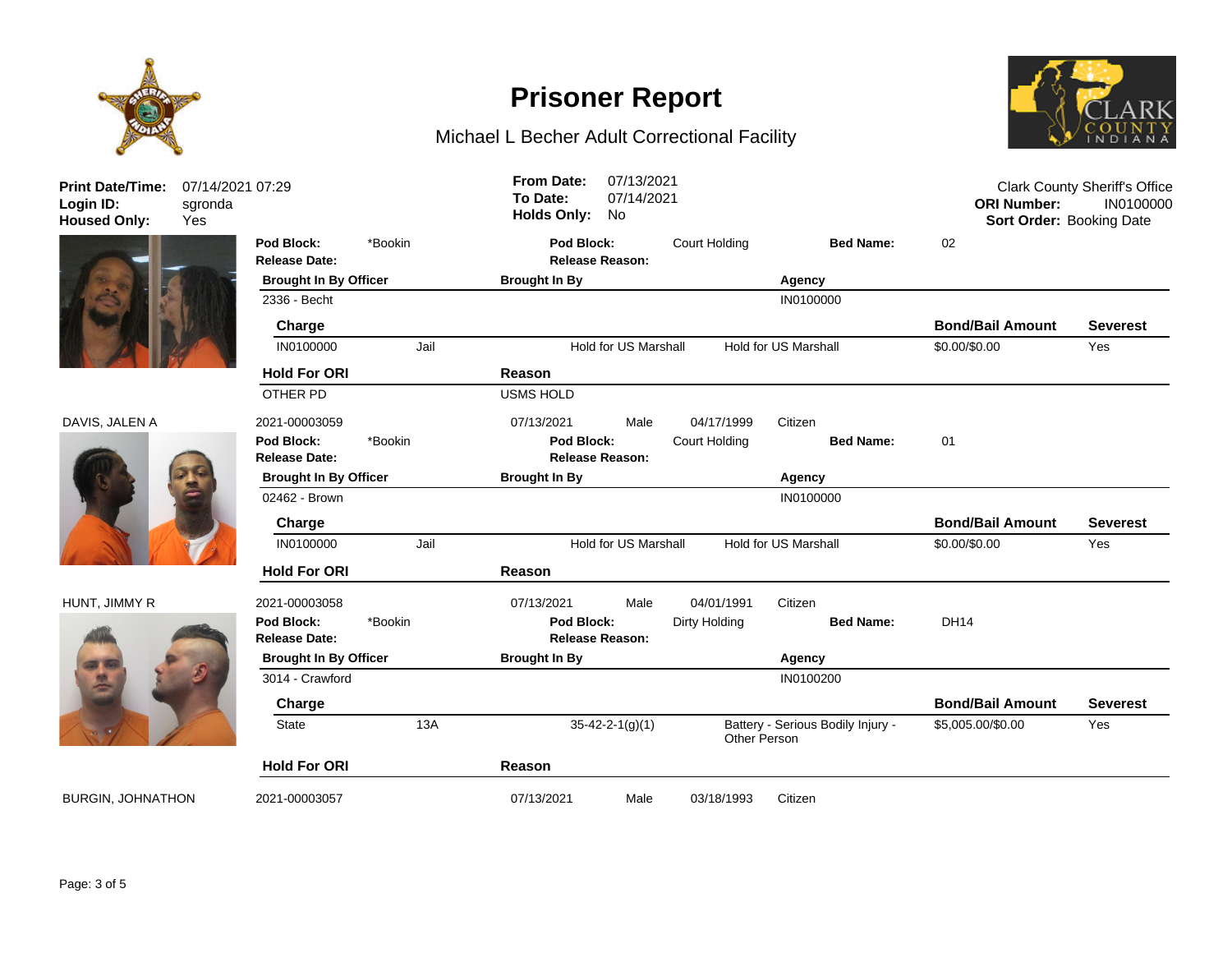

# **Prisoner Report**

### Michael L Becher Adult Correctional Facility



| <b>Print Date/Time:</b><br>Login ID:<br><b>Housed Only:</b> | 07/14/2021 07:29<br>sgronda<br>Yes |                                                                                                    |         | <b>From Date:</b><br>To Date:<br><b>Holds Only:</b>          | 07/13/2021<br>07/14/2021<br>No |                                   |                                                          | <b>ORI Number:</b><br>Sort Order: Booking Date | <b>Clark County Sheriff's Office</b><br>IN0100000 |
|-------------------------------------------------------------|------------------------------------|----------------------------------------------------------------------------------------------------|---------|--------------------------------------------------------------|--------------------------------|-----------------------------------|----------------------------------------------------------|------------------------------------------------|---------------------------------------------------|
|                                                             |                                    | Pod Block:<br>*Bookin<br><b>Release Date:</b><br><b>Brought In By Officer</b><br>3012 - McCutcheon |         | Pod Block:<br><b>Release Reason:</b><br><b>Brought In By</b> |                                | Dirty Holding<br><b>Bed Name:</b> |                                                          | DH <sub>03</sub>                               |                                                   |
|                                                             |                                    |                                                                                                    |         |                                                              |                                |                                   | Agency                                                   |                                                |                                                   |
|                                                             |                                    |                                                                                                    |         |                                                              |                                |                                   | IN0100200                                                |                                                |                                                   |
|                                                             |                                    | Charge                                                                                             |         |                                                              |                                |                                   |                                                          | <b>Bond/Bail Amount</b>                        | <b>Severest</b>                                   |
|                                                             |                                    | <b>State</b>                                                                                       | 90Z     |                                                              | $35 - 44.1 - 2 - 3(d)$         |                                   | False Informing/Reporting - All other \$10,005.00/\$0.00 |                                                | <b>No</b>                                         |
|                                                             |                                    | <b>State</b>                                                                                       | 35B     | 16-42-19-18                                                  |                                |                                   | Possession of Syringe                                    | \$10,005.00/\$0.00                             | <b>No</b>                                         |
|                                                             |                                    | <b>State</b>                                                                                       | 23D     | $35 - 43 - 4 - 2(a)$                                         |                                |                                   | Theft - From Building (Under \$750)                      | \$10,005.00/\$0.00                             | <b>No</b>                                         |
|                                                             |                                    | <b>State</b>                                                                                       | 26      | $9 - 21 - 8 - 52$                                            |                                |                                   | Reckless Driving - All Violations                        | \$10,005.00/\$0.00                             | Yes                                               |
|                                                             |                                    | <b>Hold For ORI</b>                                                                                |         | Reason                                                       |                                |                                   |                                                          |                                                |                                                   |
| CONLEY, MICHAEL<br><b>DEWAYNE</b>                           |                                    | 2021-00003056                                                                                      |         | 07/13/2021                                                   | Male                           | 03/21/1987                        | Citizen                                                  |                                                |                                                   |
| 暖田                                                          |                                    | Pod Block:<br><b>Release Date:</b>                                                                 | *Bookin | Pod Block:                                                   | <b>Release Reason:</b>         | Dirty Holding                     | <b>Bed Name:</b>                                         | DH02                                           |                                                   |
|                                                             |                                    | <b>Brought In By Officer</b>                                                                       |         | <b>Brought In By</b>                                         |                                | Agency                            |                                                          |                                                |                                                   |
|                                                             |                                    | 3062 - Ash                                                                                         |         |                                                              |                                |                                   | IN0100200                                                |                                                |                                                   |
|                                                             |                                    | Charge                                                                                             |         |                                                              |                                |                                   |                                                          | <b>Bond/Bail Amount</b>                        | <b>Severest</b>                                   |
|                                                             |                                    | <b>State</b>                                                                                       | 13B     |                                                              | $35 - 42 - 2 - 1.3(b)(2)$      | old Present                       | Domestic Battery - Child <16 years                       | \$0.00/\$0.00                                  | Yes                                               |
|                                                             |                                    | <b>Hold For ORI</b>                                                                                |         | Reason                                                       |                                |                                   |                                                          |                                                |                                                   |
| METZ, CURTIS                                                |                                    | 2021-00003055                                                                                      |         | 07/13/2021                                                   | Male                           | 10/07/1981                        | Citizen                                                  |                                                |                                                   |
|                                                             |                                    | Pod Block:                                                                                         | *Bookin | Pod Block:                                                   |                                | Dirty Holding                     | <b>Bed Name:</b>                                         | DH <sub>01</sub>                               |                                                   |
|                                                             |                                    | <b>Release Date:</b>                                                                               |         | Release Reason:                                              |                                |                                   |                                                          |                                                |                                                   |
|                                                             |                                    | <b>Brought In By Officer</b>                                                                       |         | <b>Brought In By</b>                                         |                                |                                   | Agency                                                   |                                                |                                                   |
|                                                             |                                    | 00407 - Waters                                                                                     |         |                                                              |                                |                                   | IN0100000                                                |                                                |                                                   |
|                                                             |                                    | Charge                                                                                             |         |                                                              |                                |                                   |                                                          | <b>Bond/Bail Amount</b>                        | <b>Severest</b>                                   |
|                                                             |                                    | IN0100000                                                                                          | Jail    |                                                              | Hold for Other-Felony          |                                   | Hold for Other Agency (Felony)                           | \$0.00/\$0.00                                  | Yes                                               |
|                                                             |                                    | <b>Hold For ORI</b>                                                                                |         | Reason                                                       |                                |                                   |                                                          |                                                |                                                   |
|                                                             |                                    | OTHER PD                                                                                           |         | <b>Extradition Out Of State</b>                              |                                |                                   |                                                          |                                                |                                                   |